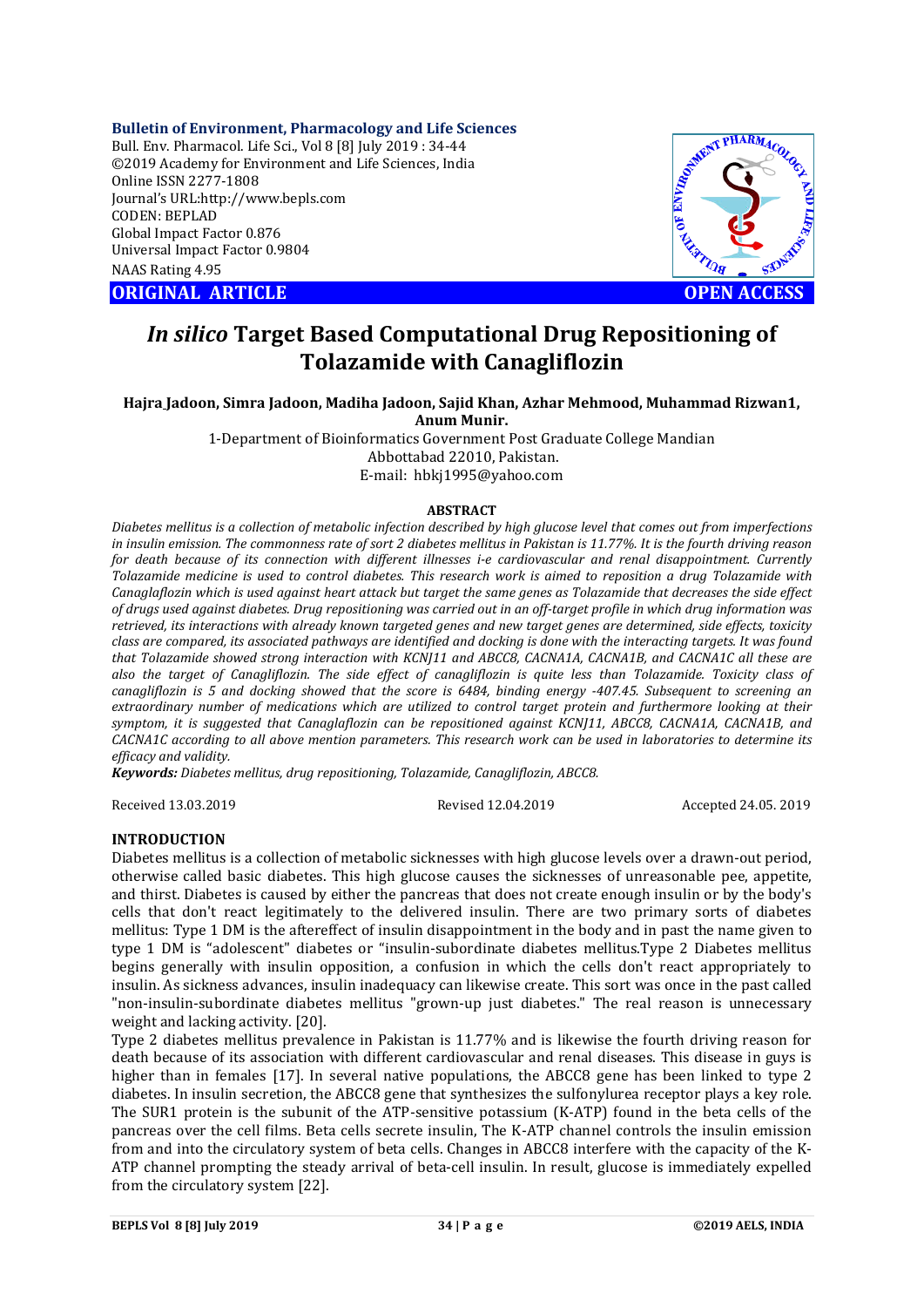Currently, most commonly used drug against diabetes type 2 is Tolazamide which strongly targets the ABCC8 and KCNJ11 but Tolazamide has severe side effects and lies in toxicity class 4 which is not best as compared to class 5 and 6.

Heart attack (myocardial infarction or MI) is a serious mental health emergency within which blood supplies to the heart, normally through a blood clot, are suddenly blocked. People with diabetes type 2 have higher rates of hypertension, dyslipidemia, and obesity, main causes of CVD [19].

Canagliflozin is a drug which is used against diabetic heart attack have fewer side effects, also lie in toxicity class5 and target the same genes as Tolazamide that is used against diabetes and can be repositioned to cure diabetes type 2.

Drug repositioning is the use of available drugs to treat conditions that are different from the original purposes of treatment and to redevelop a compound for use in a different disease. Drug molecule does not only bind to their targets proteins for which it is purposed but it also targets many other protein and genes. Drug target interaction provides a way to predict the unknown target and their pathway and docking provide the satisfaction how well the drug molecule bind to their target protein. [11, 5]. In this study the drug Tolazamide used against diabetes will be repositioned due to its toxicity and more side effects with Canaglaflozin which is used against heart attack but target the same genes as Tolazamide that decreases the side effects and toxicity of drugs used against diabetes.

## **MATERIAL AND METHODS**

Drug repositioning was carried out in an offtarget profile in which the mechanism of pharmacology is unk nown. Candidates for drugs and drugs act on new targets for new therapeutic indications out of the origin al scope [25]. The detailed Methodology is shown in Fig 1.



**Fig 1:** Schematic illustration of the methodology

# **DRUG SELECTION FOR REPOSITIONING:**

This work plan was carried out with some modifications in accordance with the previously published paper [5]. The drug Canaglaflozin used against heart attack and Tolazamide used against diabetes were selected after screening the great number of drug molecule used against diabetes and diabetes-related diseases i-e renal diseases and cardiovascular disease by using online available database DRUG BANK [4]. **PREDICTION OF KNOWN TARGET INTERACTION:**

Known target and known therapeutic indication were determined by using DINIES [24] tool which gives the list of drugs that are working with ABCC8 target.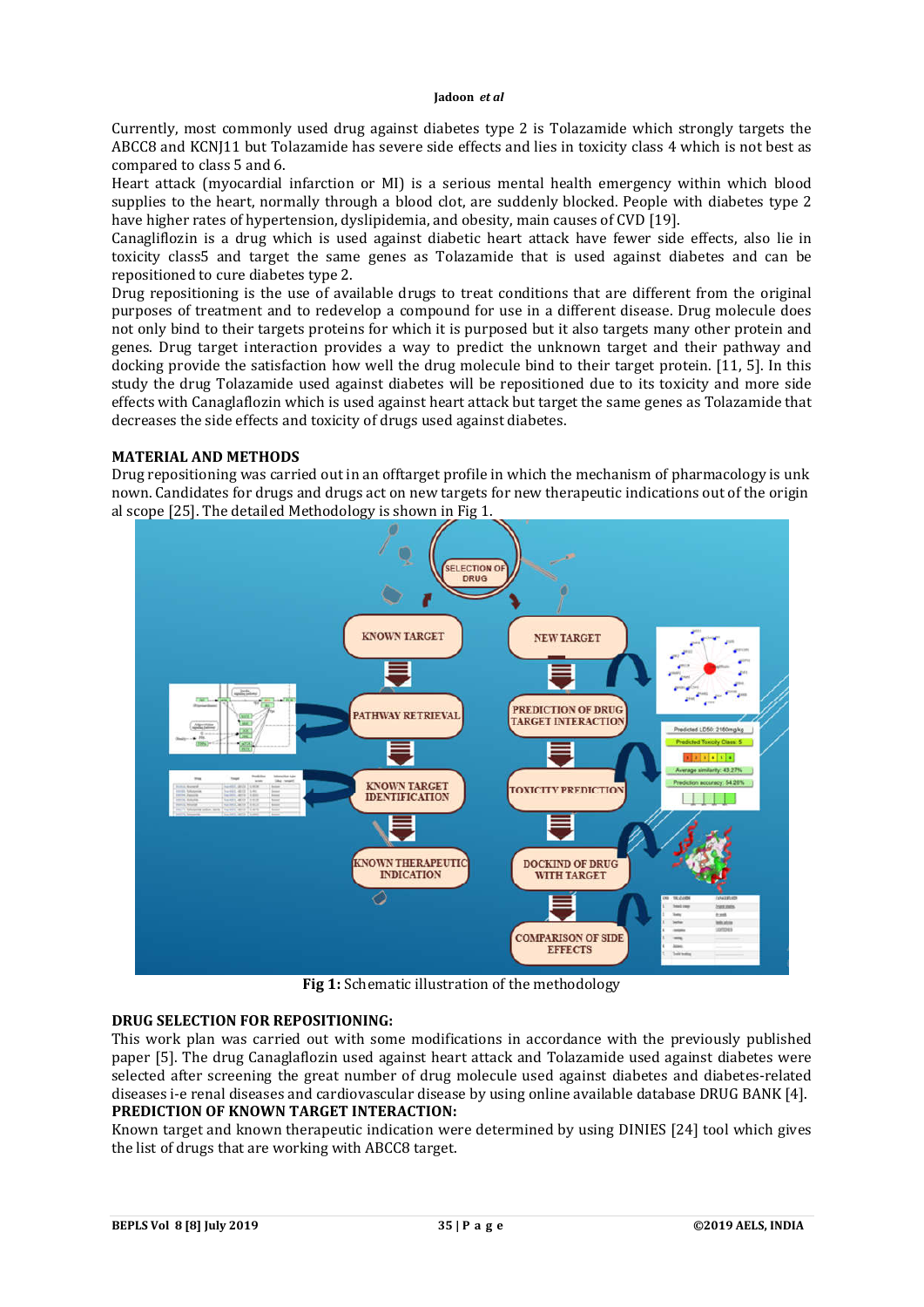# **PREDICTION OF NEW DRUG TARGET INTERACTION:**

Drug target interaction of canagliflozin with their protein that is off-target was predicted by using online available server Balestera web server [18]. The drug that was repositioned (Canagliflozin) can be used against diabetes because it also targets the same gene as Tolazamide. The ADMET properties and toxicity class of Canagliflozin were predicted by using the online server ADMET Psychem and toxicity server protocols [12].

## **TOXICITY PREDICTION**:

Toxicity class of both drugs tolazamide and canagliflozin were determined by using Protox server [2] from where we analyze that tolazamide lies in class 4th which is not suitable as class 5 of canagliflozin.

# **PATHWAY RETRIEVAL**:

All genes that are involved in the diabetes were submitted in enrich net [7] from where 2 significant pathway was found i-e ABC transporter and Type 2 diabetes mellitus.

# **DRUG DOCKING WITH THEIR OFF TARGET PROTEIN/GENES:**

Three dimensional (3d) structure of drugs targeted proteins was predicted and downloaded from the RCSB PDB [18**]** and three-dimensional structure of drug compound was downloaded from Zinc Database [9]. Canagliflozin was docked against ABCC8 and KCNJ11 by using online available server Patch Dock [17] and Auto Dock [18] and determined their scores values.

# **SIDE EFFECTS COMPARISION AND REPOSITIONING:**

Side effects of Canagliflozin were compared with that of Tolazamide and found that Canaglaflozin have fewer side effects as compared to Tolazamide and Canaglaflozin was able to cure diabetes because it targets the mutant gene involved in diabetes so there is no need to use additional drugs to treat patients with diabetes that also suffering from cardiovascular disease. Biological and experimental methods for the discovery of drugs are well known to be time-consuming and costly. New efforts to repurpose drugs through the prediction of drug-target interaction networks using the biological and chemical properties of drugs and targets have been explored [5, 14]. Structure of both drugs Canagliflozin and Tolazamide is shown in Fig 2.



**Fig 2:** Chemical structures of canagliflozin and tolazamide

## **RESULT**

The drug-target interaction provides us a way to repurpose drug for various other diseases. The interaction of drugs with different targets can probably accomplish adversarial side impacts or purposefulness medications [6].The connecting estimates contrast with the related requirements in an over-performing association of the target interaction of medication, showing similar views between the medicines and the goals. Tolazamide show strong interaction with ABCC8 and KCNJ11 appear in Fig 3 whereas Canagliflozin indicate solid cooperation with SLC5A2 AND SLC5A1 yet it likewise focuses on the ABCC8 quality include in diabetes appear in Fig 4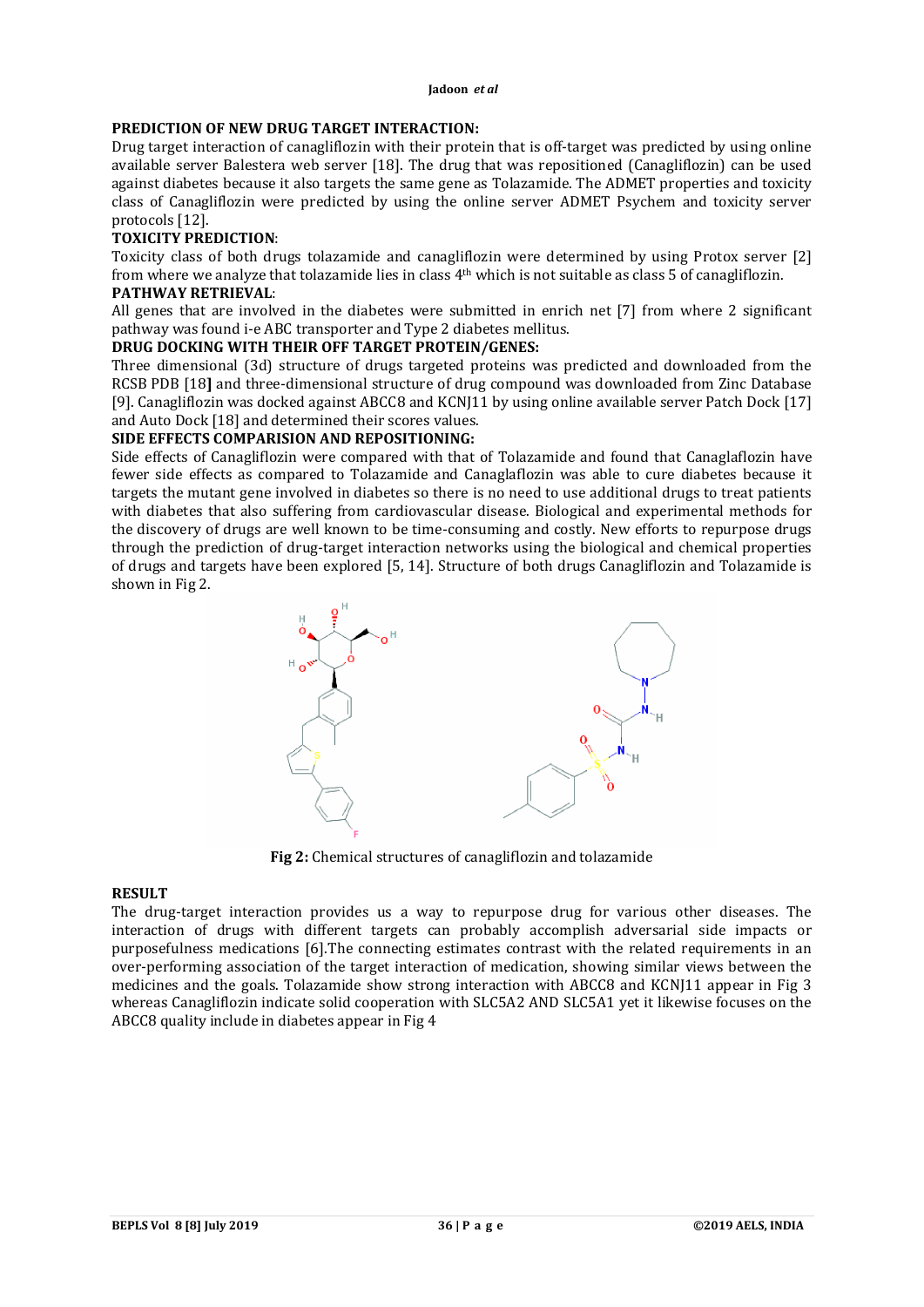



Known target and known therapeutic indication were determined which give the list of drugs that are working with ABCC8 target along with prediction score and interacting type shown in table 1 .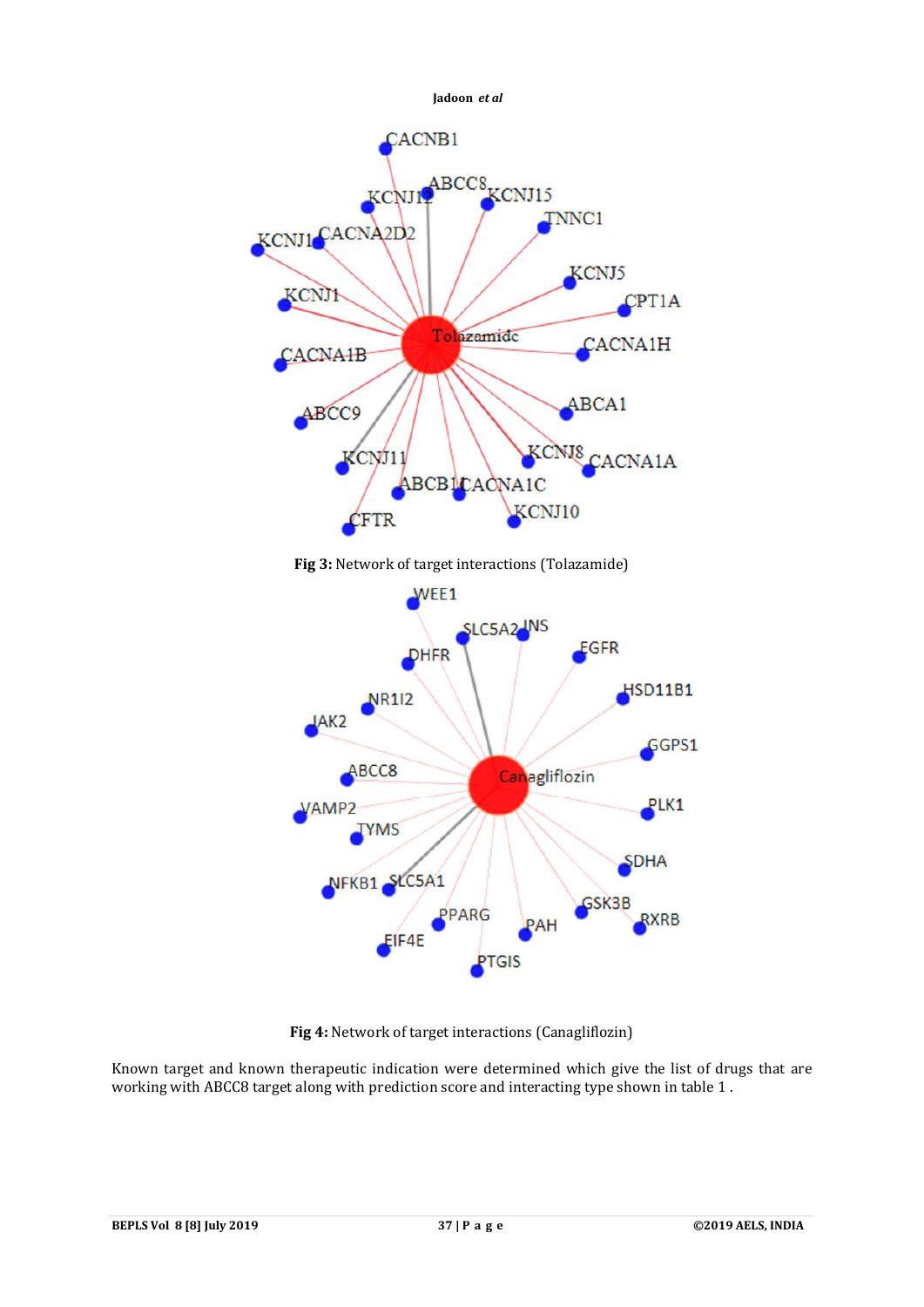| <b>Drug</b>                         | <b>Target</b>   | Prediction<br><b>Interaction type</b> |                |
|-------------------------------------|-----------------|---------------------------------------|----------------|
|                                     |                 | score                                 | [dug - target] |
| D01810, Nicorandil                  | hsa:6833, ABCC8 | 0.9534                                | Known          |
| D00380, Tolbutamide                 | hsa:6833, ABCC8 | 0.941                                 | Known          |
| D00294, Diazoxide                   | hsa:6833, ABCC8 | 0.9201                                | Known          |
| D00336, Glyburide                   | hsa:6833, ABCC8 | 0.9135                                | Known          |
| D00418, Minoxidil                   | hsa:6833, ABCC8 | 0.9113                                | Known          |
| D06177, Tolbutamide sodium, sterile | hsa:6833, ABCC8 | 0.9076                                | Known          |
| D00379, Tolazamide                  | hsa:6833, ABCC8 | 0.6992                                | Known          |
| D02427, Glibornuride                | hsa:6833, ABCC8 | 0.6834                                | Known          |
| D02430, Gliquidone                  | hsa:6833, ABCC8 | 0.6707                                | Known          |
| D00271, Chlorpropamide              | hsa:6833, ABCC8 | 0.6617                                | Known          |
| D01111, Nateglinide                 | hsa:6833, ABCC8 | 0.6548                                | Known          |

#### **TABEL.2: KNOWN TARGET PREDICTION:**

Drug target interaction alludes the drug response toward the target when regulated, which increase or decrease the intensity of response (drug target). It also demonstrates the functional similarities to other drugs and all the pathway of drugs. Function similarities of ABCC8 are 14.6%.

The toxicity of Canagliflozin lie in class 5 and LD50 value is higher i-e 2160mg/kg, similarly, the toxicity of Tolazamide lie in class 4 and LD50 value is lower i-e 1000mg/kg. Canagliflozin has low toxicity class i-e class 5 which is best in human life, but Tolazamide lies in toxicity class 4 which is not suitable as compared to class 5. LD50 value of Canagliflozin is high which is good as compared to Tolazamide which is low.

All genes that are involved in the diabetes were submitted in enrich net [7] from where 2 significant pathways were found (Fig 5 and 6) i-e ABC transporter (significance of network distance distribution (XD-score) is 1.014 and significance of overlap (fisher test) 2.3e-05) and Type 2 diabetes mellitus (significance of network distance distribution (XD-score) is 0.946 and significance of overlap (fisher test) 2.3e-05).

ATPcassette couple ATP hydrolysis for active transportation of a wide variety of substrates such as ions, s ugars, lipids, sterols, peptides, proteins, and drugs.

A prokaryotic ABC transporter's framework generally comprises of three parts; typically two essential me mbrane proteins with six transmembrane sections each, two peripheral enzymes binding and hydrolyzing ATP, and a periplasmic (or lipoprotein) substrate-binding protein.On the other hand, the membranespanning protein and the ATPbinding protein are fused in a typical eukaryotic ABC transporter, forming a multi-domain protein with membrane-spanning (MSD) domain and nucleotide-binding domain (NBD)

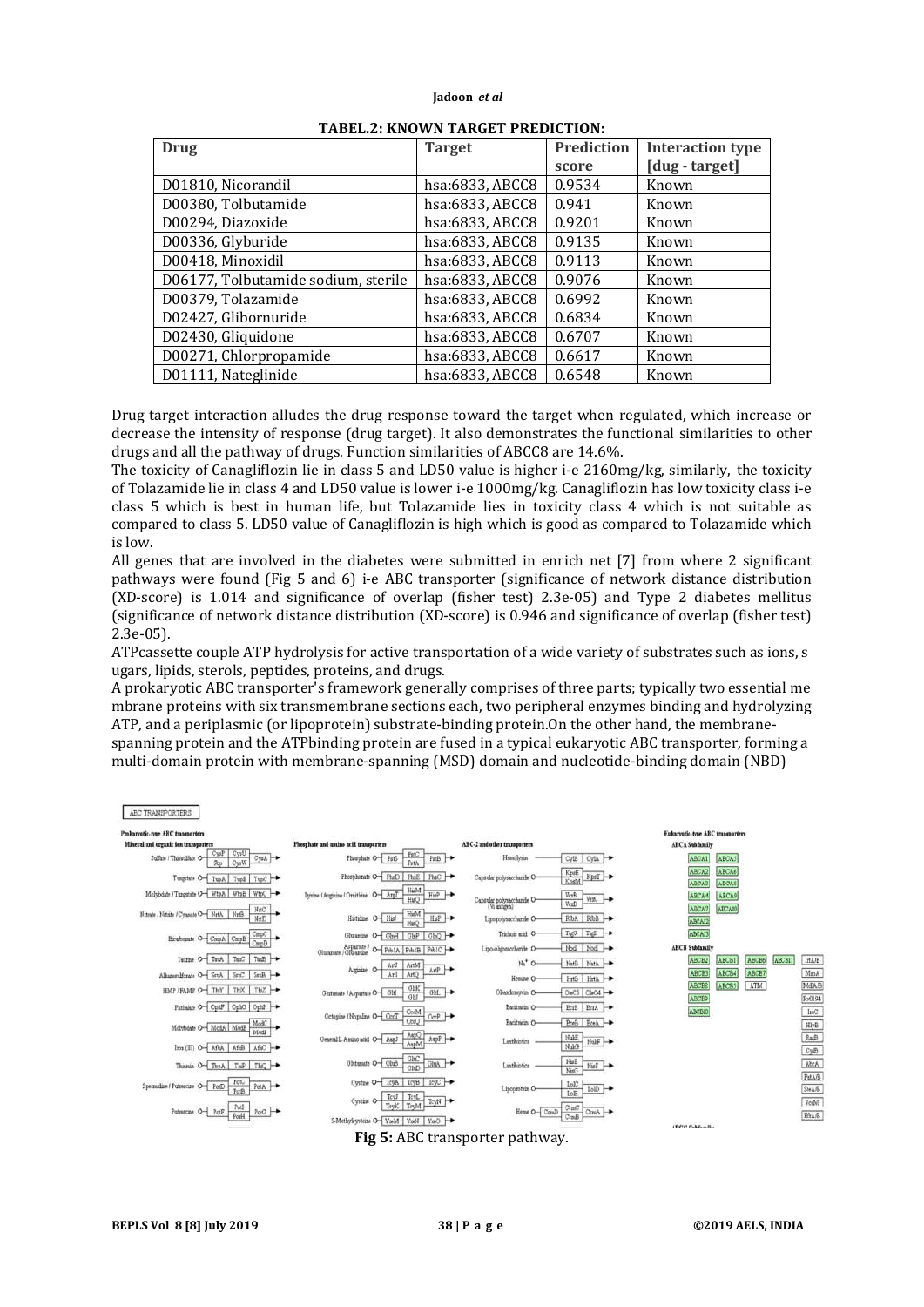

Type 2 diabetes mellitus pathway shows a strong association between insulin resistance diabetes Factors such as FFA, TNFalpha and cellular stress cause insulin resistance by inhibiting IRS1 activities. The molecular processes activated by them are serine/threonine phosphorylation, association with SOCS, regulation of activity, alteration of cell location, and degradation represent the molecular mechanisms stimulated by them.

This method involves several kinases (ERK, JNK, IKKbeta, PKCzeta, PKCtheta,and mTOR).Type II diabetes growth involves the reduced function of the beta-cell. It has been shown that chronic hyperglycemia induces several flaws in beta-cells. It has been suggested that hyperglycemia leads to big quantities of reactive oxygen substances (ROS) in beta cells, with later harm to DNA elements including P DX-1.Loss of PDX1, a key insulin promoter activity regulator, has also been proposed as an important mechanism leading to beta-cell dysfunction. IRS play central roles in insulin secretion and insulin signal transmission.

Molecular docking is an attractive platform for understanding medication bimolecular communications in the normal structure and disclosure of medications and in the deterministic investigation by just putting a particle (ligand) in the ideal restricting site of the objective explicit locale of the DNA/protein (receptor), essentially in a non-covalent way, to make a steady but startling potential viability and explicitness. The target of ligand-protein docking is to foresee the transcendent restricting mode(s) of a ligand with a protein of a realized 3D structure. One of most imperative components in atomic docking is the scoring capacity; it is utilized to anticipate the coupling partiality between the two particles [16].

In all docked complexes, ASP, ARG, and LYS were common interactive residues. Canagliflozin dock result with ABCC8, KCNJ11, and CACNA1A, CACNA1B and CACNA1C and their 2d interaction are shown in Fig 7 - 11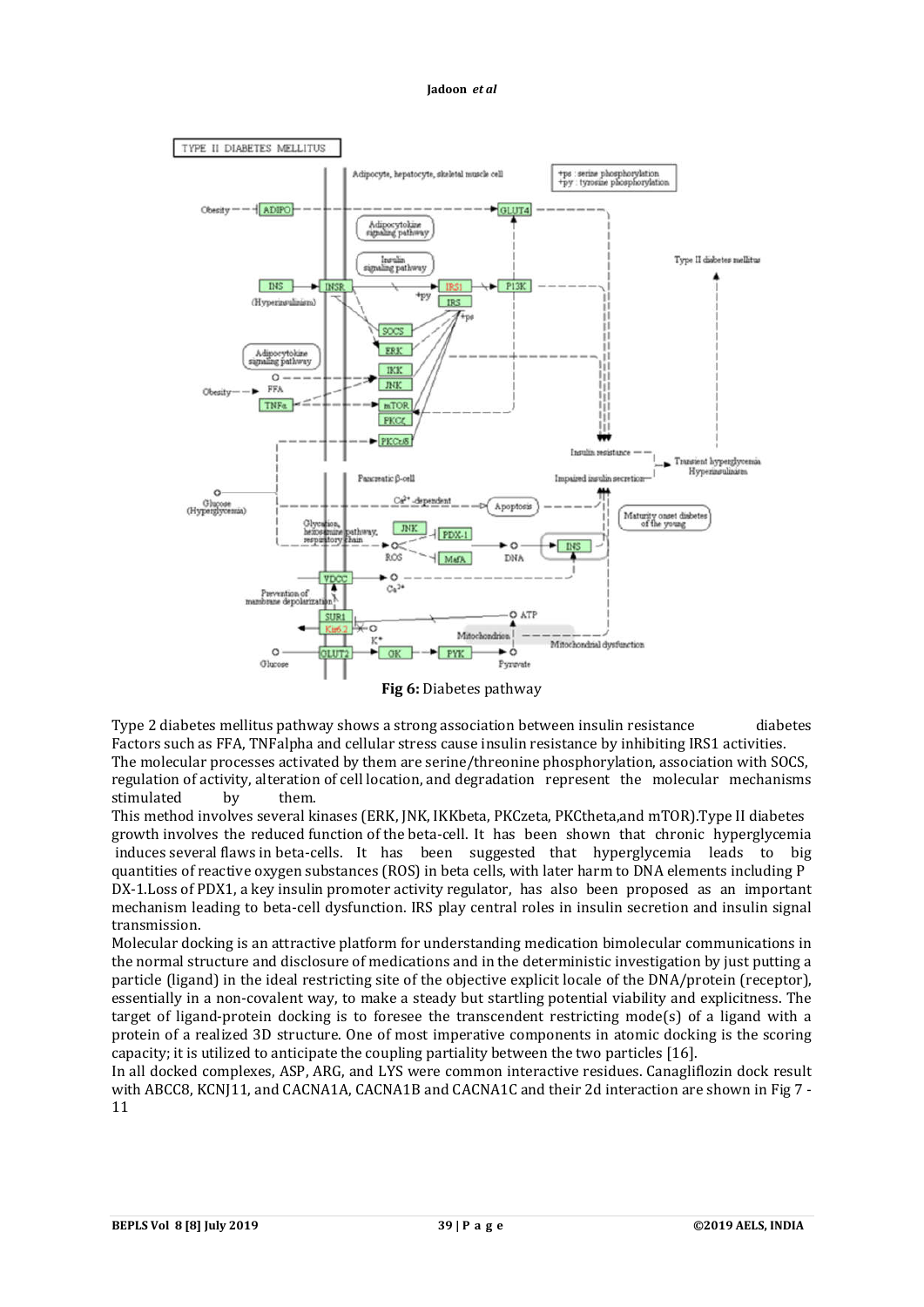

**Fig 7:** Show the 2 dimension interaction of amino acids residue to the ligand



**Fig 8:** Show the 2 dimension interaction of amino acids residue to the ligand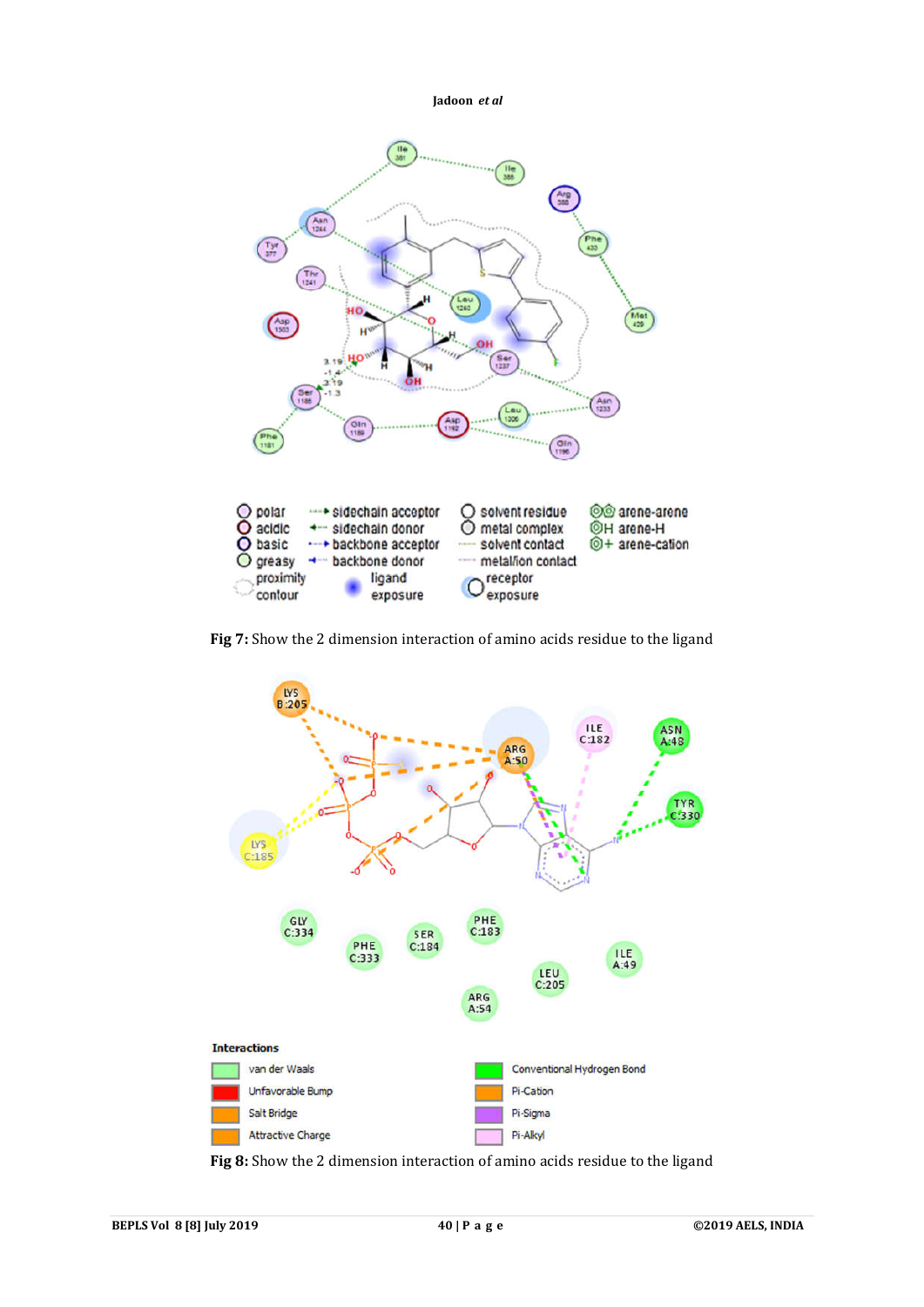**Jadoon** *et al*PHE<br>A92 VAL<br>A108 LY5<br>A94 GLU<br>A:87 A:91 н **ALA**<br>A.88 GLU<br>A:84 LEU<br>A:39 MET<br>81972 ALA<br>B1968  $\frac{\mathsf{ASN}}{\mathsf{A}111}$ HI5<br>A107 **MET B1969** SER<br>A:38 LEU<br>A112 **Interactions** van der Waals Pi-Donor Hydrogen Bond



**Fig 9:** Show the 2 dimension interaction of amino acids residue to the ligand



**Fig 10:** Show the 2 dimension interaction of amino acids residue to the ligand.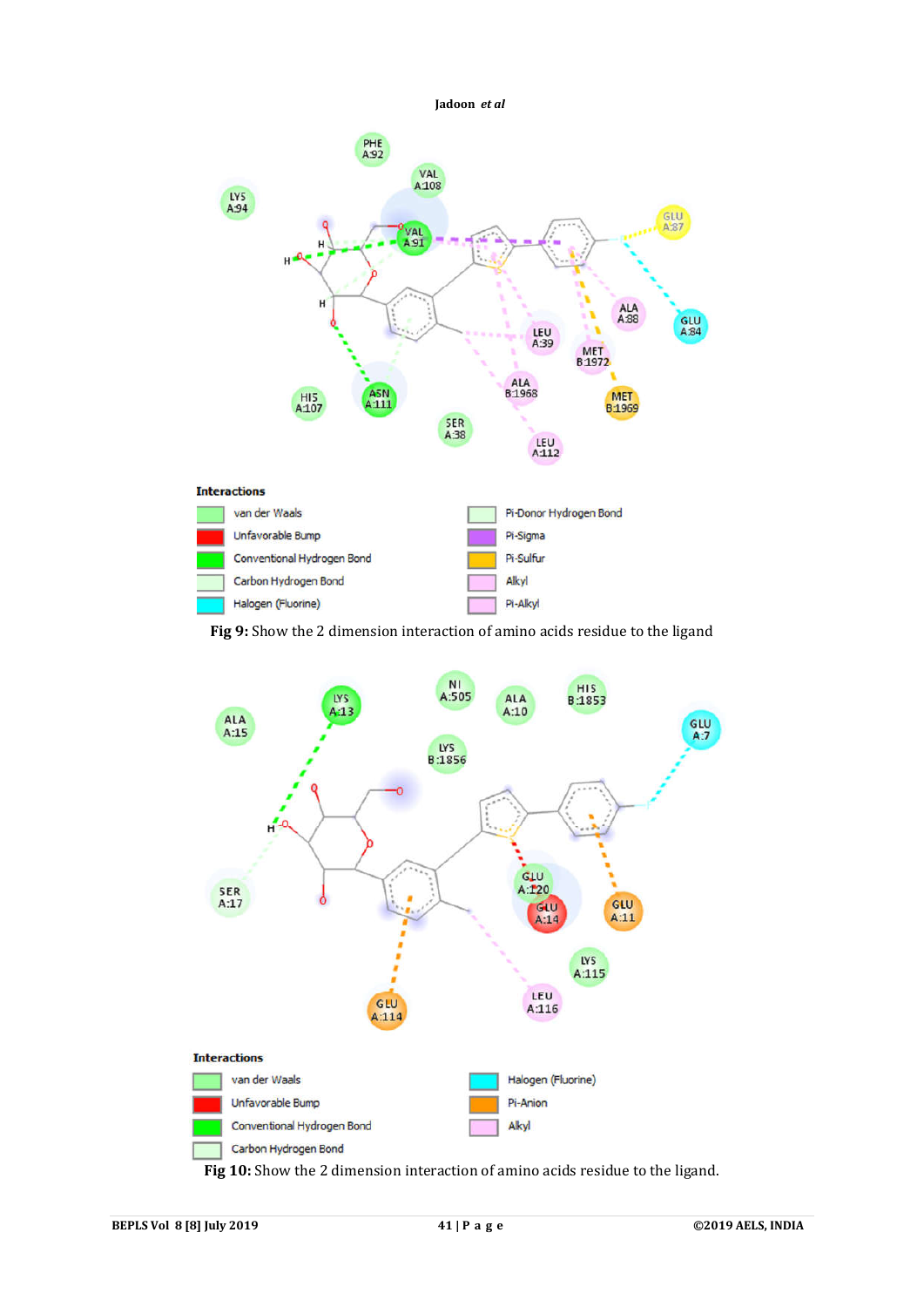

**Fig 11:** Show the 2 dimension interaction of amino acids residue to the ligand.

When Canagliflozin is docked with ABCC8, KCNJ11 (score is 6484, binding energy -407.45), CACNA1A (score is 4924, binding energy is -277.95), CACNA1B (score is 4512, binding energy is -124.41) and CACNA1C (score is 5182, binding energy is -112.24) the interacting residue are Asp, Gln, Leu, etc. Canagliflozin best fit into their all protein binding site. Basically, docking allows analysts to screen a compound database and anticipate strong inhibitors with different scoring capabilities [5]. Docked complexes show the high value of scoring function which indicates the best docking results. According to all the above results it is proposed that Canagliflozin can be repositioned to cure diabetes. Side effects of Canagliflozin were compared with to that of Tolazamide it was found that Tolazamide has greater numbers and severe side effects which is listed below in table 2.

| TADELLE, COMparison Of Side Effects of Canaghilozin And Tolazannue |                    |                      |  |  |
|--------------------------------------------------------------------|--------------------|----------------------|--|--|
| S.NO                                                               | <b>TOLAZAMIDE</b>  | <b>CANAGLIFLOZIN</b> |  |  |
| 1.                                                                 | Stomach cramps     | Frequent urination,  |  |  |
| 2.                                                                 | bloating           | dry mouth,           |  |  |
| 3.                                                                 | heartburn          | bladder infection    |  |  |
| 4.                                                                 | constipation       | <b>LIGHTEDNESS</b>   |  |  |
| 5.                                                                 | vomiting,          |                      |  |  |
| 6.                                                                 | dizziness,         |                      |  |  |
| 7.                                                                 | Trouble breathing. |                      |  |  |

| TABEL.2: Comparison Of Side Effects of Canagliflozin And Tolazamide |  |  |
|---------------------------------------------------------------------|--|--|
|                                                                     |  |  |

The table 2 shows that Canagliflozin has fewer side effects as compared to Tolazamide so it can be repositioned against Tolazamide to cure diabetes.

Canagliflozin is the best drug, according to the all above measure parameters i-e high scoring function in docking, binding energy, bond length, side effects, toxicity class, etc. All parameters are according to the standard value that is suitable for any drug.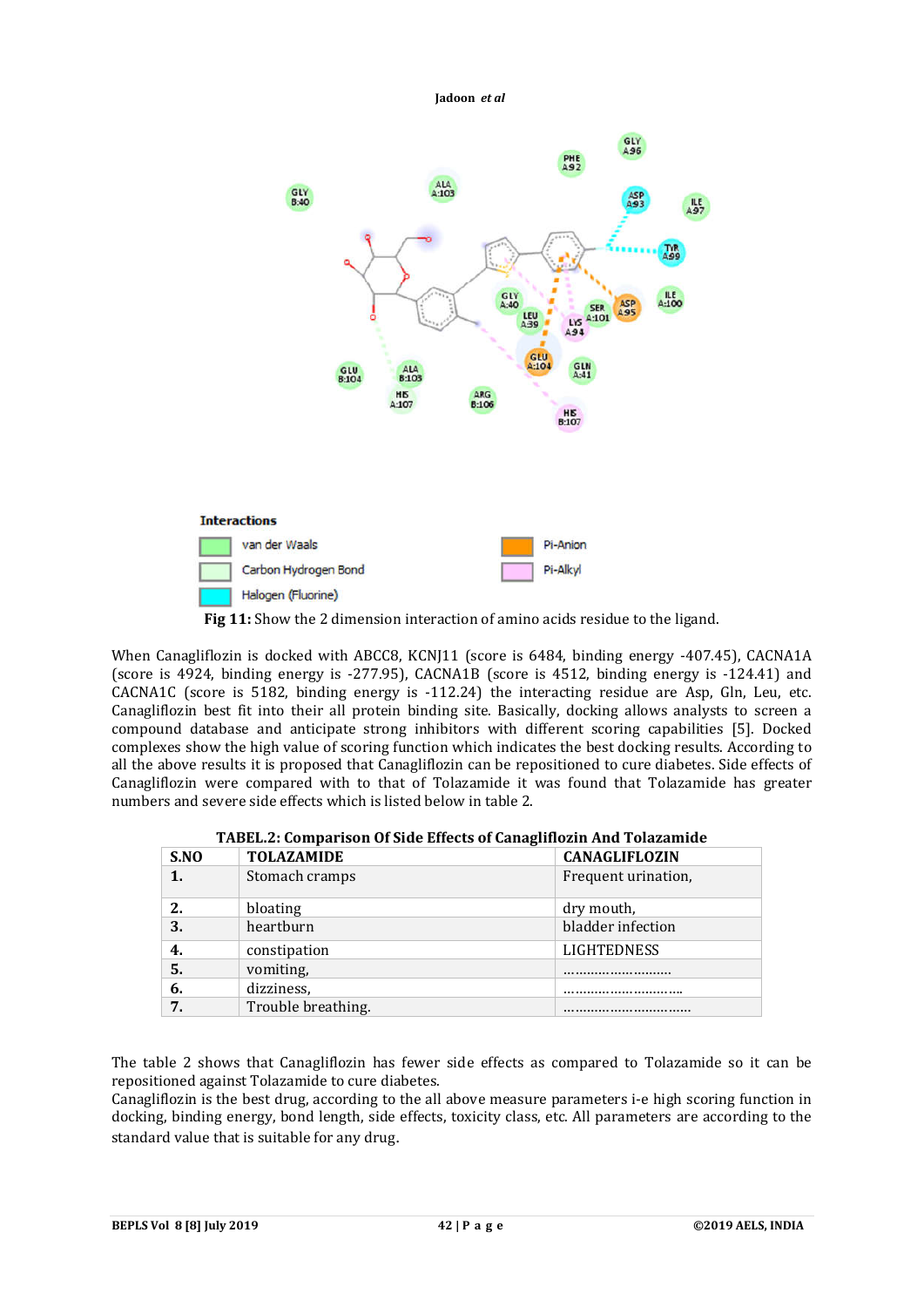# **DISCUSSION**

Understanding both the strong relationships between the drugs, their proposed goals different biological processes that can affect them is essential to enable the improvement of post-marketing drugs. Exploring drug-target interactions increases our awareness of drug activity and its negative effects on patients. Therefore, their computer research offers applications to match patients with optimal medications and also to explore new clinical evidence of certified medicines so this work is done to reduce the side effects of drug on patients [23].

The introduce of rising and propelled novel computational strategies and publicly supporting methodologies that permit the joint investigation of genomic, biomedical and pharmacological information is to encourage educated, viable and precise repositioning of medications. Regardless of whether this presupposition accelerates tranquilize advancement pipelines and its amount makes an interpretation of specifically into another restorative development and influences human wellbeing, specific tending to quick needs( for example uncommon and dismissed sicknesses), stays to be found in a positive light [15].

Metformin is a first-line sedate used to treat type 2 diabetes and has likewise been recognized to diminish cancer-causing hazard and repress the development of malignancy cells I-e dependent on its impacts on tumor hindrance, metformin is probably going to hinder the development of cervical disease cells and metformin's viability is estimated in vitro but there is no research study of diabetes and their drugs side effects so we repositioned the drug of diabetes due to its more side effects [1].

Droperidol, glimepiride, risperidone, and other FDA-affirmed drugs have been repositioned as potential multi-target possibility for the treatment of Alzheimer's ailment utilizing a ligand-protein turn around docking and quality articulation information mining PC pipeline to investigate potential medications for AD treatment but in this study canagliflozin been repositioned as potential multi-target possibility for the treatment of Alzheimer's ailment utilizing a ligand-protein turn around docking and quality articulation information and investigate for diabetes [13].

Phenoxybenzamine and idazoxan ADRA2A (Alpha-2A adrenergic receptor) had a generally new sign for the determination of sort 2 diabetes A system of diabetic metabolites and proteins has been created to give an outline of how diabetes represses metabolites This guide can be utilized to recognize degenerate metabolic chemicals in diabetic patients, however, the lethal impacts of these two medications was not the best but our repositioned drugs have good impacts on patients because their toxicity class is higher as compared to the drugs described above[23].

Canagliflozin is an inhibitor of sodium-glucose cotransporter 2 that reduces cardiovascular risk. New evidence of Canagliflozin is to cure type 2 diabetes because it has low side effects and low toxicity as compared to already existing drugs used to cure diabetes. It cures diabetes on a dose of 300 mg per day. It is useful for those patients who have cardiovascular diseases caused by diabetes [21].

# **CONCLUSION**

This investigation inspected canagliflozin and examined their collaborations with other off-focused proteins and qualities. It demonstrated noteworthy collaborations with ABCC8 and the reactions of canagliflozin were straightforwardly contrasted and those of tolazamide recorded in the tables and it was reasoned that canagliflozin has insignificant symptoms and show preferred cooperation scores over the Tolazamide drugs. After docking the basic amino acid residues are common in both drugs. On the bases of all above-estimated parameter vital for repositioning of any medication, it was inferred that Canagliflozin is repositioned to fix diabetes type 2

## **ACKNOWLEDGMENT**

The authors are grateful to the Department of Bioinformatics, Govt. Post Graduate College Mandian for providing platform to conduct this research work.

## **REFERENCES**

- 1. Azuaje, F. (2012). Drug interaction networks: an introduction to translational and clinical applications. Cardiovasc res. 97(4):631-641.
- 2. Banerjee, P., Eckert, A.O., Schrey, A.K. and Preissner, R. (2018). ProTox-II: a webserver for the prediction of toxicity of chemicals. Nucleic acids res. 46(W1); 257-263.
- 3. Berman, H.M., Westbrook, J., Feng, Z., Gilliland, G., Bhat, T.N., Weissig, H., Shindyalov, I.N. and Bourne, P.E. (2000). The protein data bank. Nucleic acids res. 28(1); 235-242.
- 4. Cobanoglu, M.C., Oltvai, Z.N., Taylor, D.L. and Bahar, I. (2014). BalestraWeb: efficient online evaluation of drug– target interactions. Bioinformatics. 31(1); 131-133.